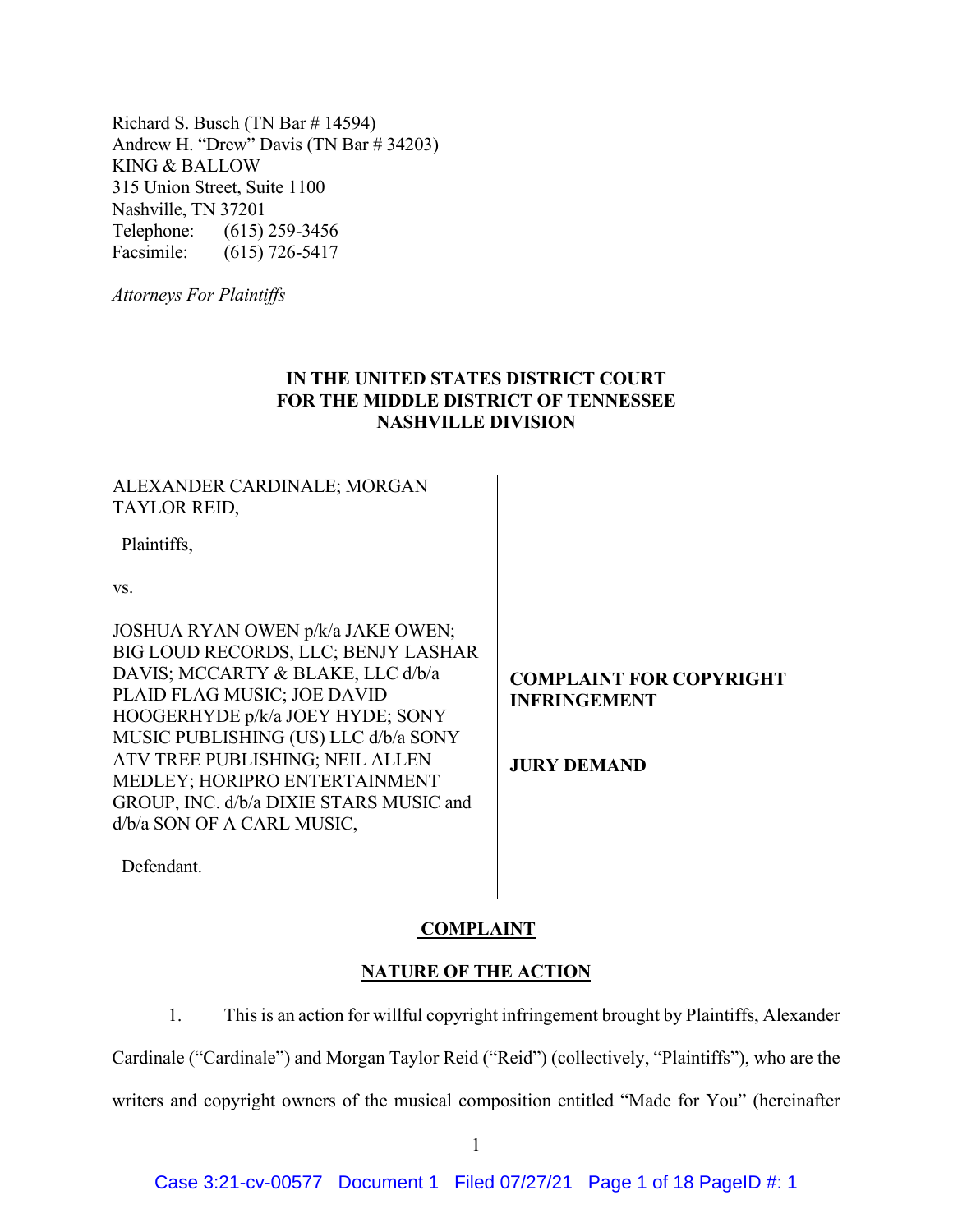"Made for You (1)" or the "Original Work"), bearing U.S. Copyright Registration No. PA0002233661.

2. The Defendants in this Action are the credited writers, copyright claimants, performers, publishers, and owners of the musical composition and sound recordings *also* entitled "Made for You" (hereinafter, "Made for You (2)" or the "Infringing Works"), which, as set forth more fully herein, deliberately copied and infringed original elements from the Original Work – including, brazenly, the very title of the Original Work. Defendants copied the Original Work without license or consent and have exploited the subsequent Infringing Works to their collective benefit without regard to Plaintiffs' rights and to Plaintiffs' detriment. The Infringing Works directly misappropriate quantitatively and qualitatively important portions of Plaintiffs' Original Work in a manner that is easily and instantly recognizable to the ordinary observer. The Infringing Works are substantially and strikingly similar to the Original Work as discussed fully below, and this obvious similarity satisfies both the extrinsic and intrinsic test for copyright infringement. All Defendants herein are practical partners of each other with regard to the infringement described herein. All Defendants herein are jointly and severally liable for willful copyright infringement, as all have benefitted from the copying of the Original Work as described herein, and all have violated one or more of Plaintiffs' exclusive rights under Section 106 of the United States Copyright Act.

### **PARTIES**

3. Plaintiff Cardinale, an individual, is a singer/songwriter based in California. Cardinale is the co-author and co-claimant to the copyright of the Original Work bearing U.S. Copyright Registration No. PA0002233661. Cardinale is also the featured performer on the sound recording embodying the Original Work.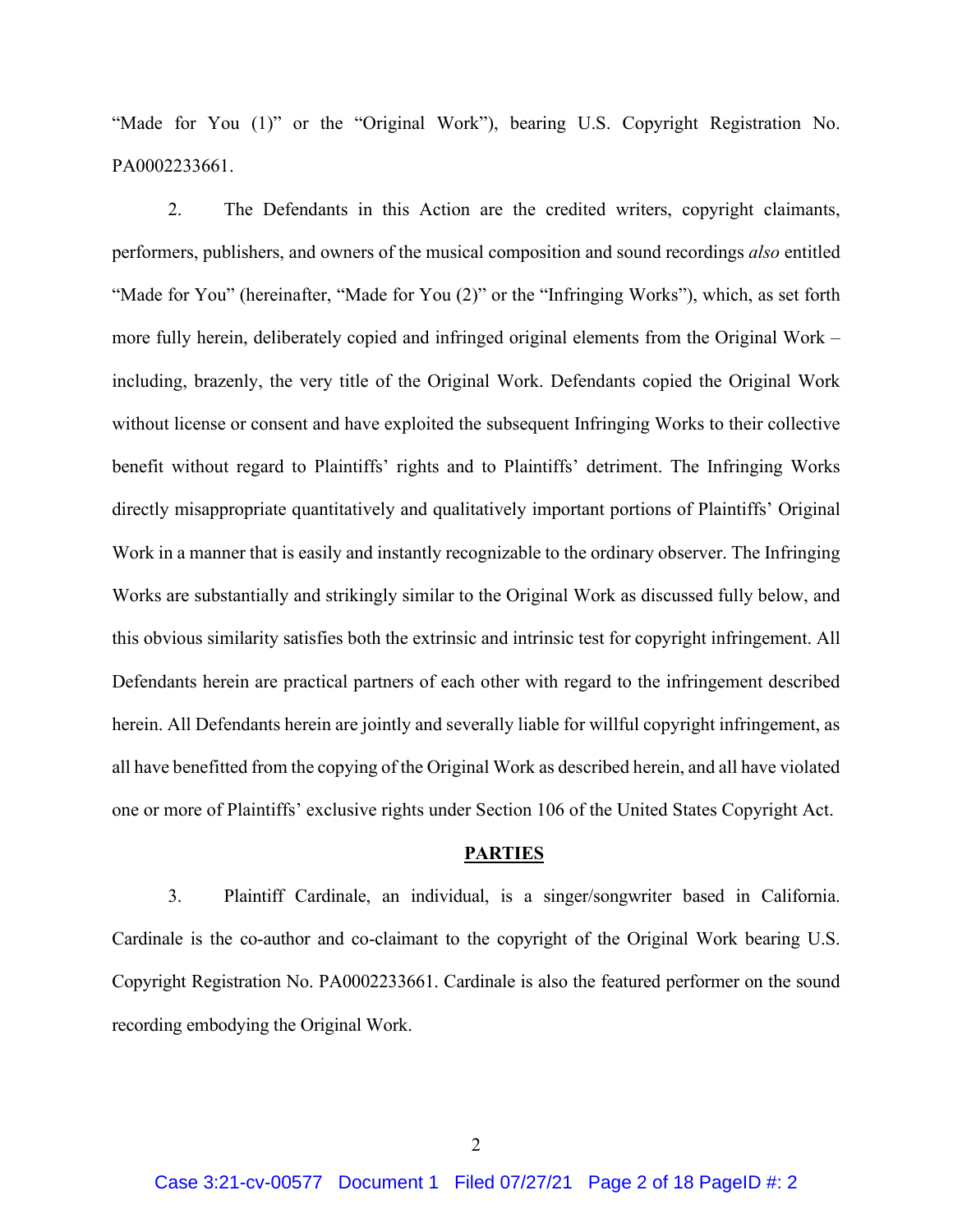4. Plaintiff Reid, an individual, is a songwriter also based in California. Reid is the coauthor and co-claimant to the copyright of the Original Work bearing U.S. Copyright Registration No. PA0002233661.

5. Plaintiffs have standing to bring this action for copyright infringement because they co-own the copyright to the Original Work involved in this action and have the exclusive rights under Section 106 of the United States Copyright Act.

6. Upon information and belief, Defendant Joshua Ryan Owen p/k/a Jake Owen ("Owen"), an individual, is a country music artist, and at all times relevant to this Complaint, was a resident of Nashville, TN. Owen is the credited performer of the sound recording of the Infringing Works which appears on his album *Greetings from ... Jake.* Also, upon information and belief, Owen has generated substantial revenue from his authorization to unlawfully exploit, and direct exploitation of, the Infringing Work.

7. Upon information and belief, Defendant Big Loud Records, LLC f/k/a Big Loud Mountain Records, Nashville, LLC ("Big Loud"), is a Tennessee limited liability company with principal place of business at 111 16<sup>th</sup> Avenue S., Suite 201, Nashville, TN 37212-2336. Also, upon further information and belief, Big Loud is Owen's record label and copyright claimant to the sound recording of the Infringing Work. Upon information and belief, Big Loud has generated substantial revenue from his authorization to unlawfully exploit, and direct exploitation of, the Infringing Work.

8. Upon information and belief, Defendant Benjy Lashar Davis ("Davis"), an individual, is one of the credited songwriters of the Infringing Work and co-claimant of the compositional copyright of the Infringing work. Upon further information and belief, Davis was a resident of Nashville, TN at all times relevant to this Complaint. Also, upon information and belief,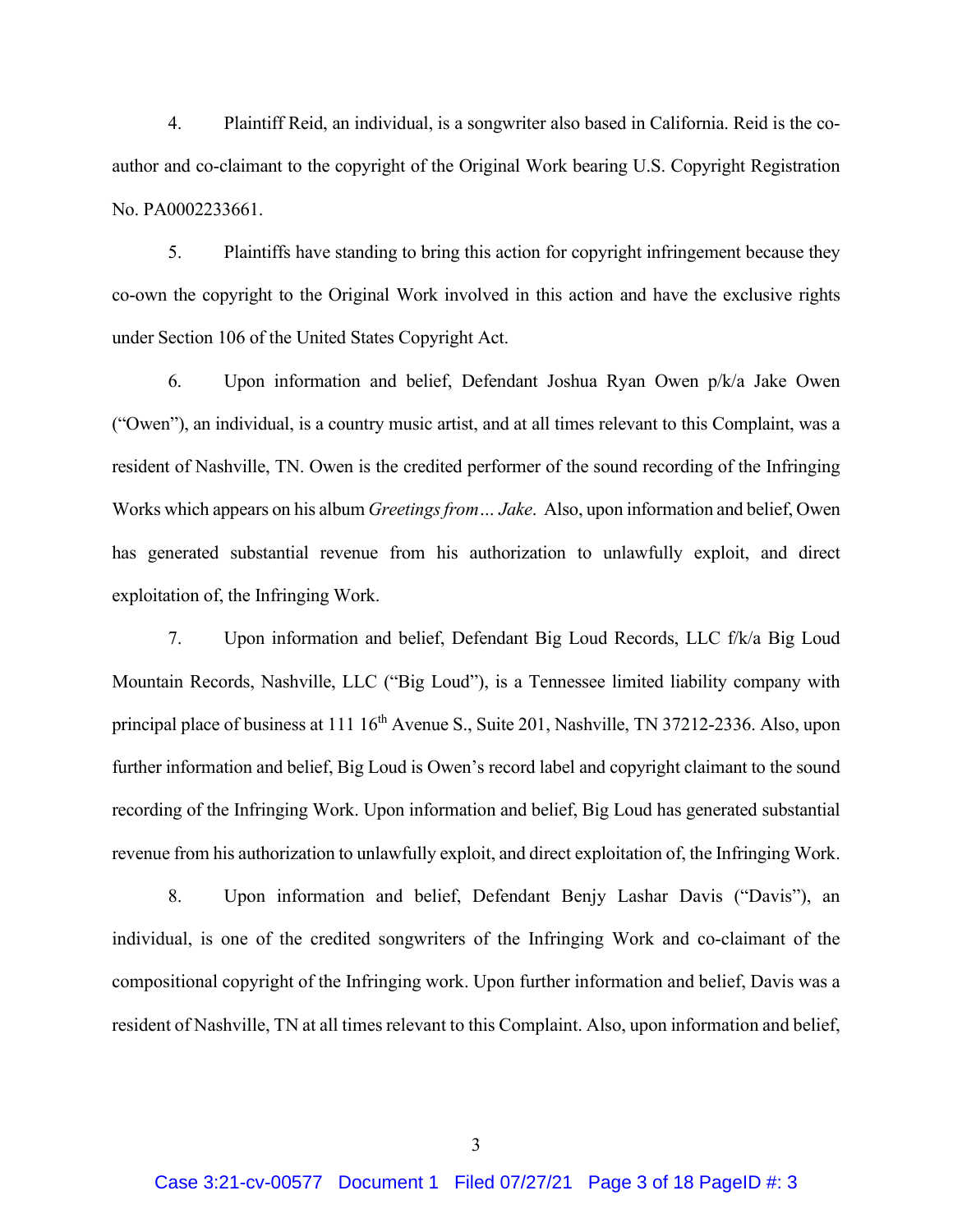Davis has generated substantial revenue from his authorization to unlawfully exploit, and direct exploitation of, the Infringing Work.

9. Upon information and belief, Defendant Joe David Hoogerhyde p/k/a Joey Hyde ("Hyde"), an individual, is one of the credited songwriters of the Infringing Work and co-claimant of the compositional copyright of the Infringing Works. Upon further information and belief, Hyde was a resident of Nashville, TN at all times relevant to this Complaint. Also, upon information and belief, Hyde has generated substantial revenue from his authorization to unlawfully exploit, and direct exploitation of, the Infringing Work.

10. Upon information and belief, Defendant Neil Allen Medley ("Medley"), an individual, is one of the credited songwriters of the Infringing Work and co-claimant of the compositional copyright of the Infringing Works. Upon further information and belief, Medley was a resident of Nashville, TN at all times relevant to this Complaint. Also, upon information and belief, Medley has generated substantial revenue from his authorization to unlawfully exploit, and direct exploitation of, the Infringing Work.

11. Upon information and belief, Defendant McCarty & Blake, LLC d/b/a Plaid Flag Music ("Plaid Flag") is a Tennessee limited liability company with principal place of business at 2405B Elliot Avenue, Nashville, TN 37204-2701. Upon information and belief, Plaid Flag is one of the credited publishers of the Infringing Works and co-claimant of the compositional copyright of the Infringing Work. Also, upon information and belief, Plaid Flag has generated substantial revenue from his authorization to unlawfully exploit, and direct exploitation of, the Infringing Work.

12. Upon information and belief, Defendant Sony Music Publishing (US) LLC f/k/a Sony/ATV Music Publishing and d/b/a Sony ATV Tree Publishing ("Sony/ATV") is a Delaware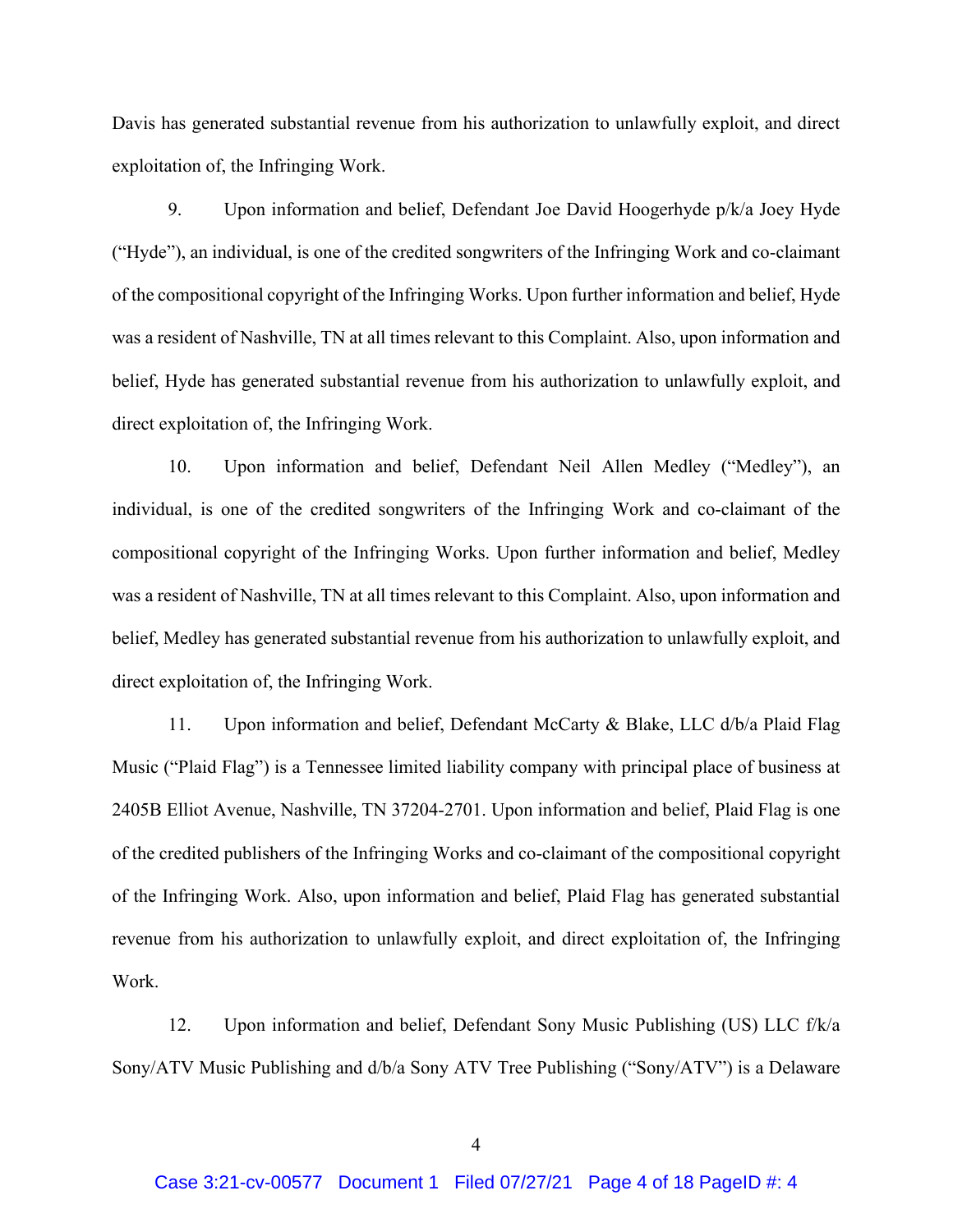limited liability company with principal place of business at 25 Madison Avenue, New York, NY 10010-3685. Upon further information and belief, Sony/ATV maintains an office at 8 Music Square W., Nashville, TN 37203. Upon information and belief, Sony/ATV is one of the credited publishers of the Infringing Works and co-claimant of the compositional copyright of the Infringing Work. Also, upon information and belief, Sony/ATV has generated substantial revenue from his authorization to unlawfully exploit, and direct exploitation of, the Infringing Work.

13. Upon information and belief, Defendant Horipro Entertainment Group, Inc. d/b/a Dixie Stars Music and d/b/a Son Of A Carl Music (collectively, "Horipro") is a California corporation with principal place of business at 437 E Iris Drive, Nashville, TN 37204-3132. Upon information and belief, Horipro is one of the credited publishers of the Infringing Works and coclaimant of the compositional copyright of the Infringing Work. Also, upon information and belief, Horipro has generated substantial revenue from his authorization to unlawfully exploit, and direct exploitation of, the Infringing Work.

#### **JURISDICTION AND VENUE**

14. This Court has subject matter jurisdiction with respect to Plaintiffs' copyright infringement claim based upon 28 U.S.C. §§ 1331 and 1338(a) in that the controversy arises under the Copyright Act and Copyright Revision Act of 1976 (17 U.S.C. § 101 *et seq.*), which is within the exclusive jurisdiction of federal courts pursuant to 28 U.S.C. § 1331.

15. This Court has general personal jurisdiction over Defendants because each Defendant has continuous and systematic contacts within the Middle District of Tennessee such that they can be found to be essentially "at home" within this Judicial District. Specifically: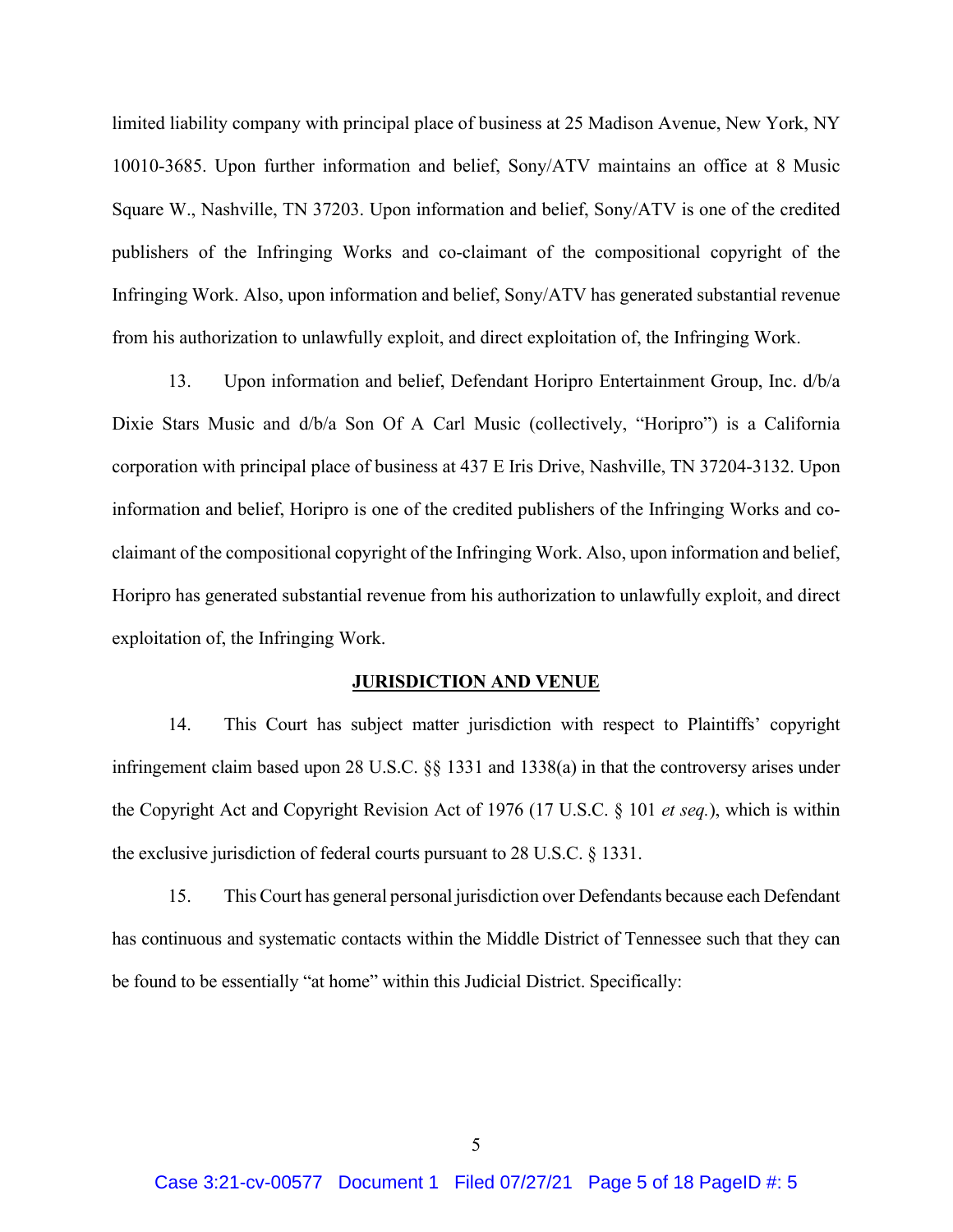- a. Upon information and belief, Defendant Owen is presently, and at all times relevant to the Complaint was, a resident of Nashville, TN or otherwise within the Middle District of Tennessee.
- b. Upon information and belief, Defendant Davis is presently, and at all times relevant to the Complaint was, a resident of Nashville, TN or otherwise within the Middle District of Tennessee.
- c. Upon information and belief, Defendant Hyde is presently, and at all times relevant to the Complaint was, a resident of Nashville, TN or otherwise within the Middle District of Tennessee.
- d. Upon information and belief, Defendant Medley is presently, and at all times relevant to the Complaint was, a resident of Nashville, TN or otherwise within the Middle District of Tennessee.
- e. Upon information and belief, Defendant Big Loud, is a Tennessee limited liability company with principal place of business located within the Middle District of Tennessee at 111 16<sup>th</sup> Avenue S., Suite 201, Nashville, TN 37212-2336.
- f. Upon information and belief, Defendant Plaid Flag, is a Tennessee limited liability company with principal place of business located within the Middle District of Tennessee at 2405B Elliot Avenue, Nashville, TN 37204-2701.
- g. Upon information and belief, Defendant Sony/ATV is a Delaware limited liability, and through its offices at 8 Music Square W., Nashville, TN 37203 maintains continuous and systematic contacts with the Middle District of Tennessee such that it is essentially "at home" here.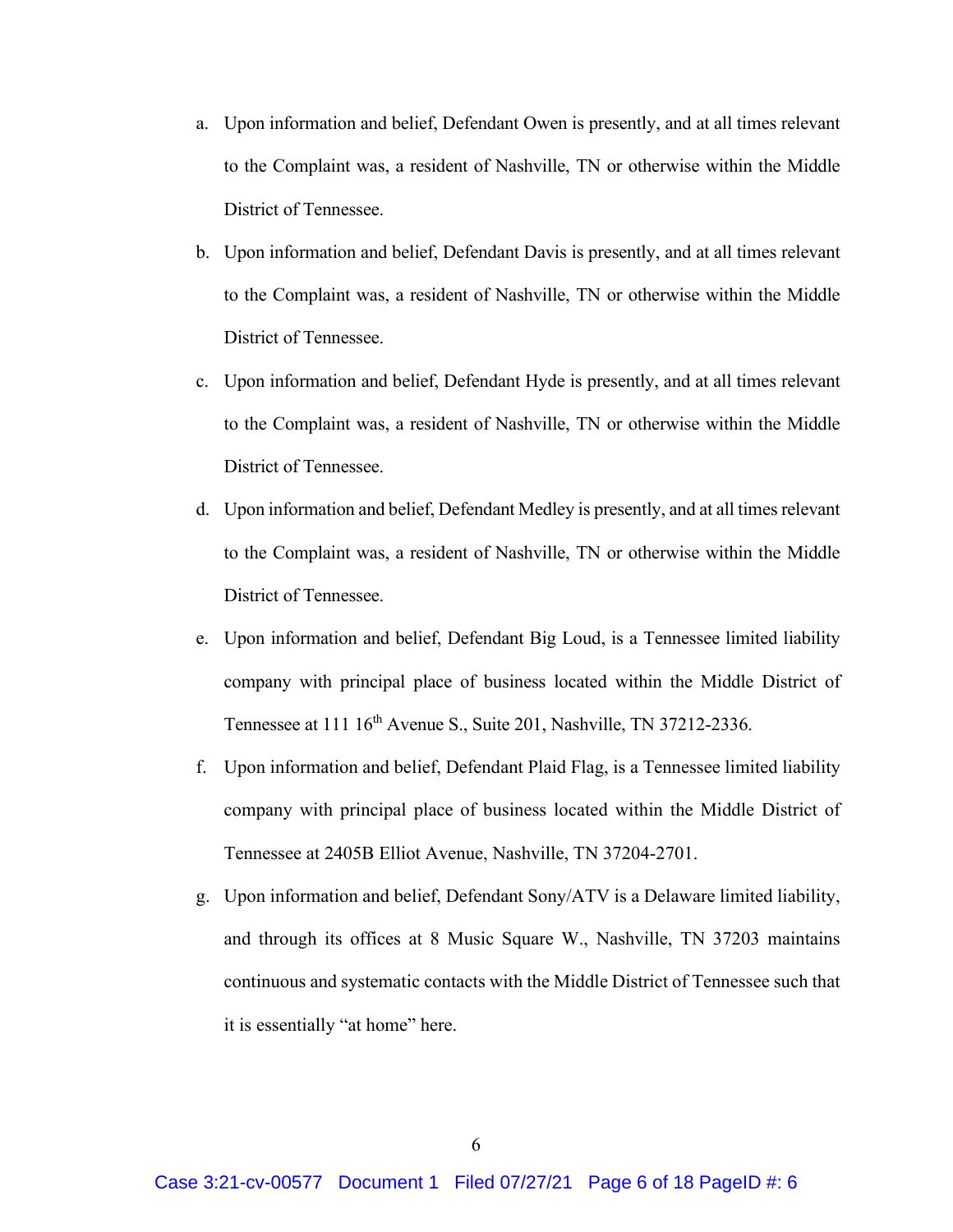h. Upon information and belief, Defendant Horipro is a California Corporation with principal place of business located within the Middle District of Tennessee at 437 E Iris Drive, Nashville, TN 37204-3132.

16. This Court has specific personal jurisdiction over the Defendants for numerous reasons, namely because, on information and belief, the acts constituting the infringement of the Original Work all occurred within the Middle District of Tennessee, including but not limited to:

- a. Defendants Hyde, Davis, and Medley purportedly wrote the Infringing Work in Nashville, TN;
- b. Defendant Owen, at the bequest and benefit of Defendant Big Loud, recorded the sound recording of the Infringing Work at Ocean Way Studios located in Nashville, TN;
- c. Defendant Owen has publicly performed the Infringing Work within the Middle District of Tennessee in violation of the Plaintiffs' exclusive copyrights; and
- d. The Defendants, who all reside or operate out of Nashville, TN, or otherwise within the Middle District of Tennesse have all generated substantial revenue from their authorization to unlawfully exploit, and direct exploitation of, the Infringing Work.

17. Venue is proper pursuant to 28 U.S.C. §§ 1391 and 1400(a) because Defendants are all subject to personal jurisdiction in the Middle District of Tennessee and have committed unlawful acts of infringement in this Judicial District by creating the Infringing Works within this Judicial District and by directing their unlawful activities against Tennessee citizens and others with a presence in Tennessee.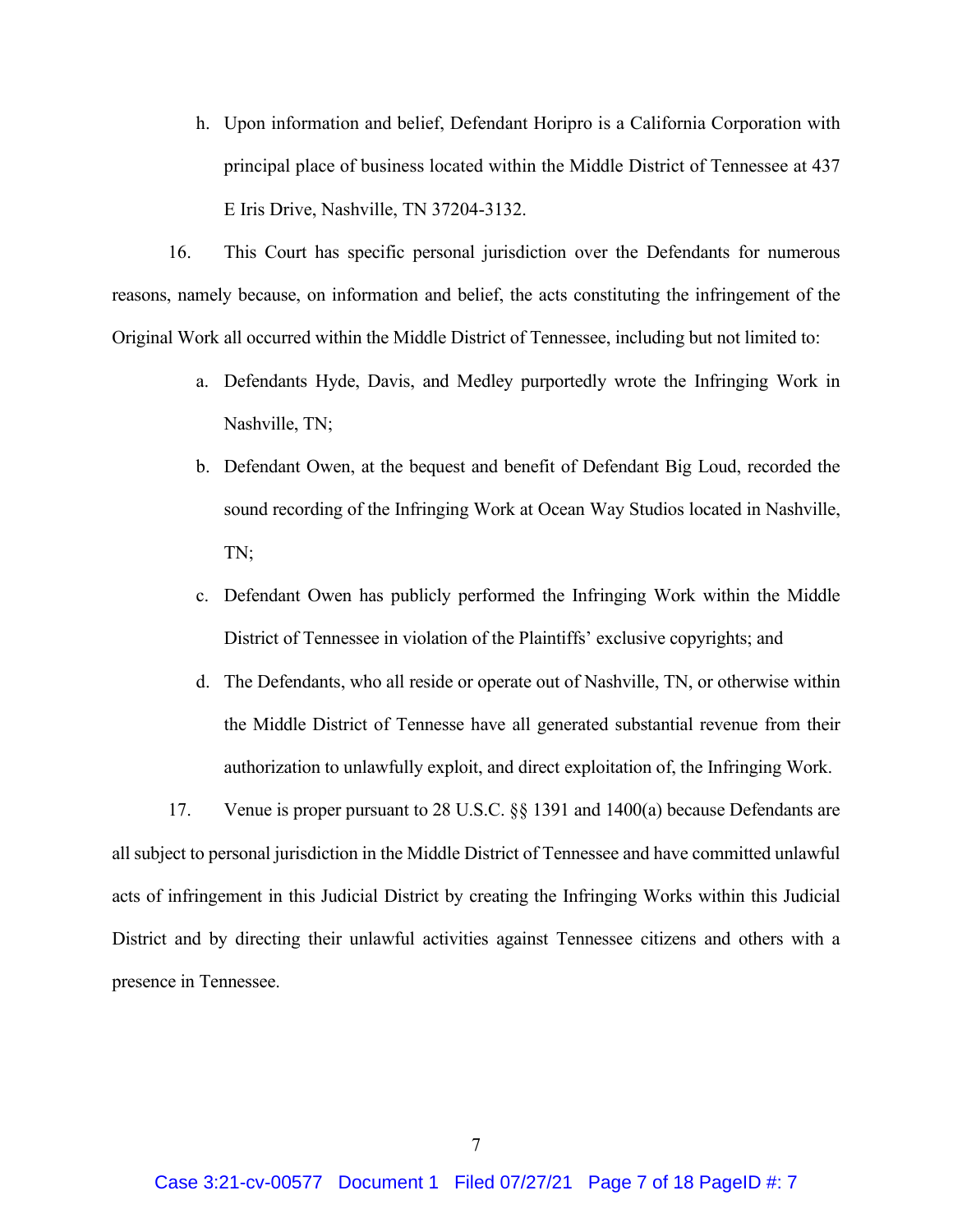#### **FACTS**

## **A. The Original Work**

18. Plaintiffs Cardinale and Reid wrote the Original Work in 2014 and first released on Mr. Cardinale's album "Digital Youth" released by Hashtag Records.

19. The Original Work enjoyed a heavy rotation on SiriusXM Radio The Pulse between February and July 2015.

20. In December 2015, the Original Work was chosen to be the anthem for Coca-Cola's multi-national "Share a Coke and a Song" ad campaign.

21. In January 2016, the Original Work was re-released as a single on Atlantic Records/WEA to coincide with the debut of the Coke ad campaign, which aired worldwide in over 100 countries from January 2016 through June 2018 creating hundreds of millions of impressions worldwide.

22. In addition to being the overall-anthem and backdrop of the entire "Share a Coke and a Song" campaign, the Original Work was featured specifically in a Coca-Cola ad entitled "Break Up". In addition to also creating millions of impressions as an advertisement, the video of "Break Up" (available at [https://www.youtube.com/watch?v=ejkaBA\\_CVec\)](https://www.youtube.com/watch?v=ejkaBA_CVec) has been viewed on YouTube over 1.3 million times.

23. During this time, the hook and title of the Original Work appeared on over two hundred fifty million bottles of Coca-Cola like those pictured below, which also provided a QRcode which was linked to the Original Work on streaming platforms.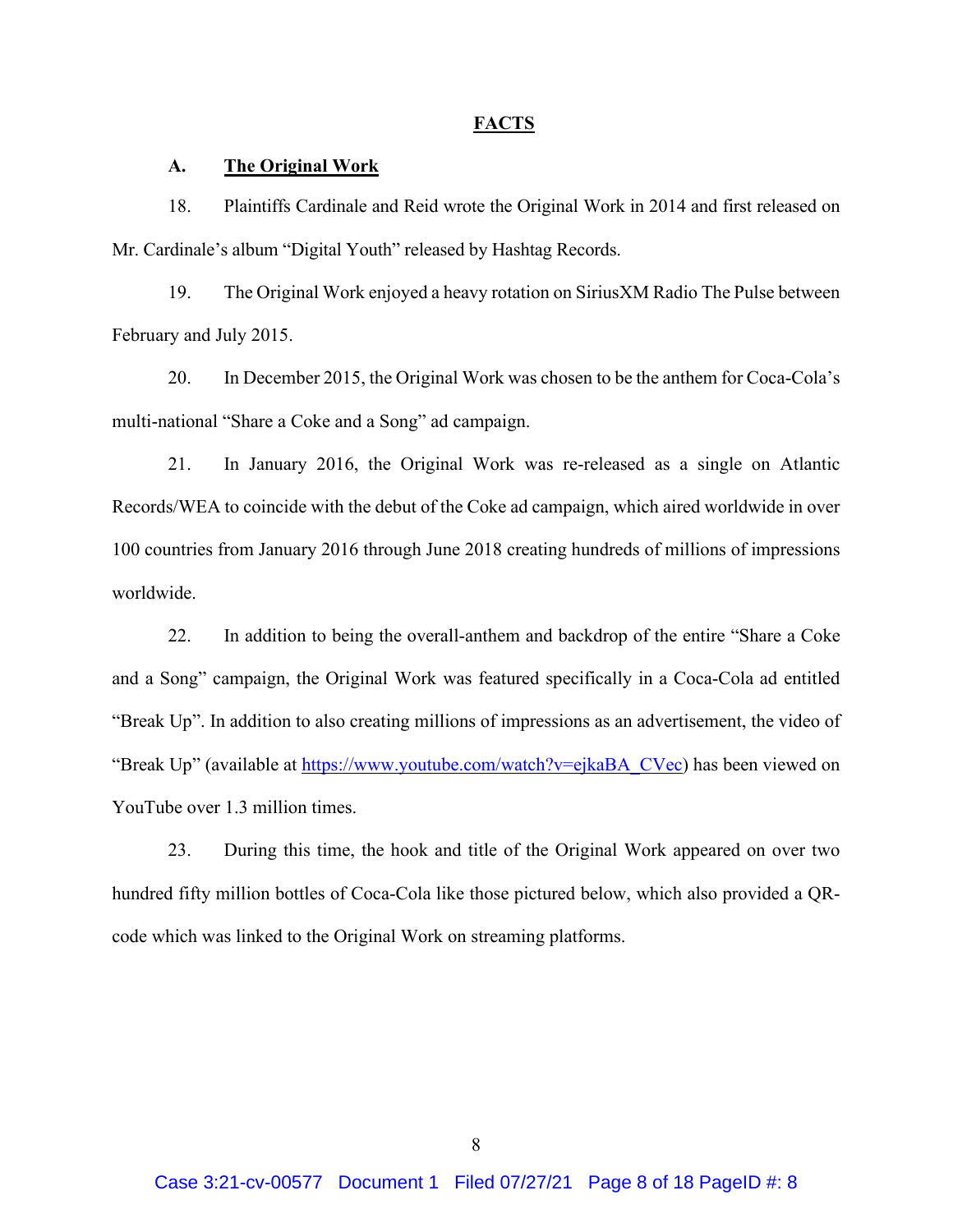

24. To date, the Original Work has been streamed over 10 million times and has several million views on various YouTube videos, including the aforementioned Coca-Cola ads, as well as the music video and lyrics video for the Original Work.

# **B. Infringement by Defendants**

25. As discussed above, this action for willful copyright infringement arises from Defendants' infringement of Plaintiffs' copyright in the musical composition "Made for You (1)".

26. Defendants are the performer, writers, producers, record labels, manufacturers, distributors, and publishers of the infringing "Made for You (2)" musical compositions, sound recordings, music videos, and other products embodying the Infringing Works.

27. The infringing "Made for You (2)" has reached Number 1 on the Billboard Country Charts and is currently in its eleventh week on the Billboard Hot 100 songs peaking at Number 32.

28. Upon information and belief, "Made for You (2)" is the first Number 1 song for Defendants Davis, Hyde, and Medley.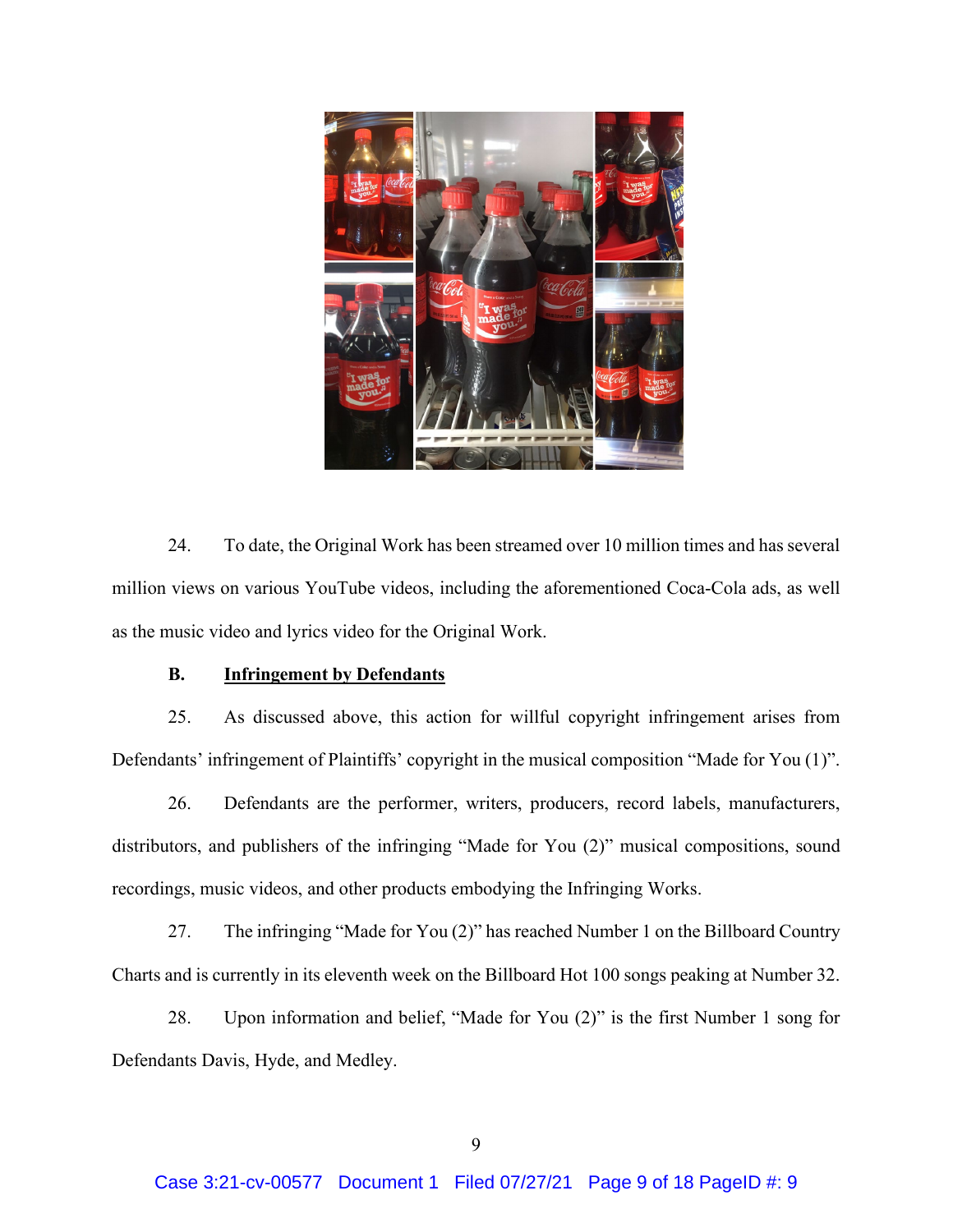29. While Defendants have reaped the successes of "Made for You (2)", which as discussed below lifts directly from Plaintiffs' song, Plaintiffs have not been so fortunate and have not been afforded the opportunity to enjoy the success of their composition.

30. Defendants named herein are the writers, performers, producers, record label, distributors, publishers, and others, who were involved with the creation, release, reproduction, distribution, exploitation, licensing, and public performance of the Infringing Works, embodied in all forms of media, including videos, digital downloads, records, motion pictures and advertisements, all of which constitute, among other things, the improper preparation of a derivative work and direct, vicarious, and contributory infringement. As co-infringers, Defendants are jointly and severally liable for all amounts owed.

31. Each Defendant is a "practical partner," as that term is defined and interpreted by courts in this Circuit, in the infringing acts with all other Defendants, and are thus jointly and severally liable for each other's profits. As described throughout this Complaint, each of the Defendants had an important role in the infringing activity, and worked together to accomplish it, were involved in directing various aspects of many of the coordinated infringing activities, and all had a significant financial interest in the infringing activity.

32. These acts were willful, knowing, and malicious and perpetrated without regard to Plaintiffs' rights.

#### **(1) Unauthorized Release and Exploitation of "Made for You (2)"**

33. Upon information and belief, Defendants Davis, Hyde, and Medley allegedly began writing the song in late May 2017 in Nashville, Tennessee.

34. Upon information and belief, Defendants Davis, Hyde, and Medley created a demo recording of the Infringing Work which was presented to Defendant Owen.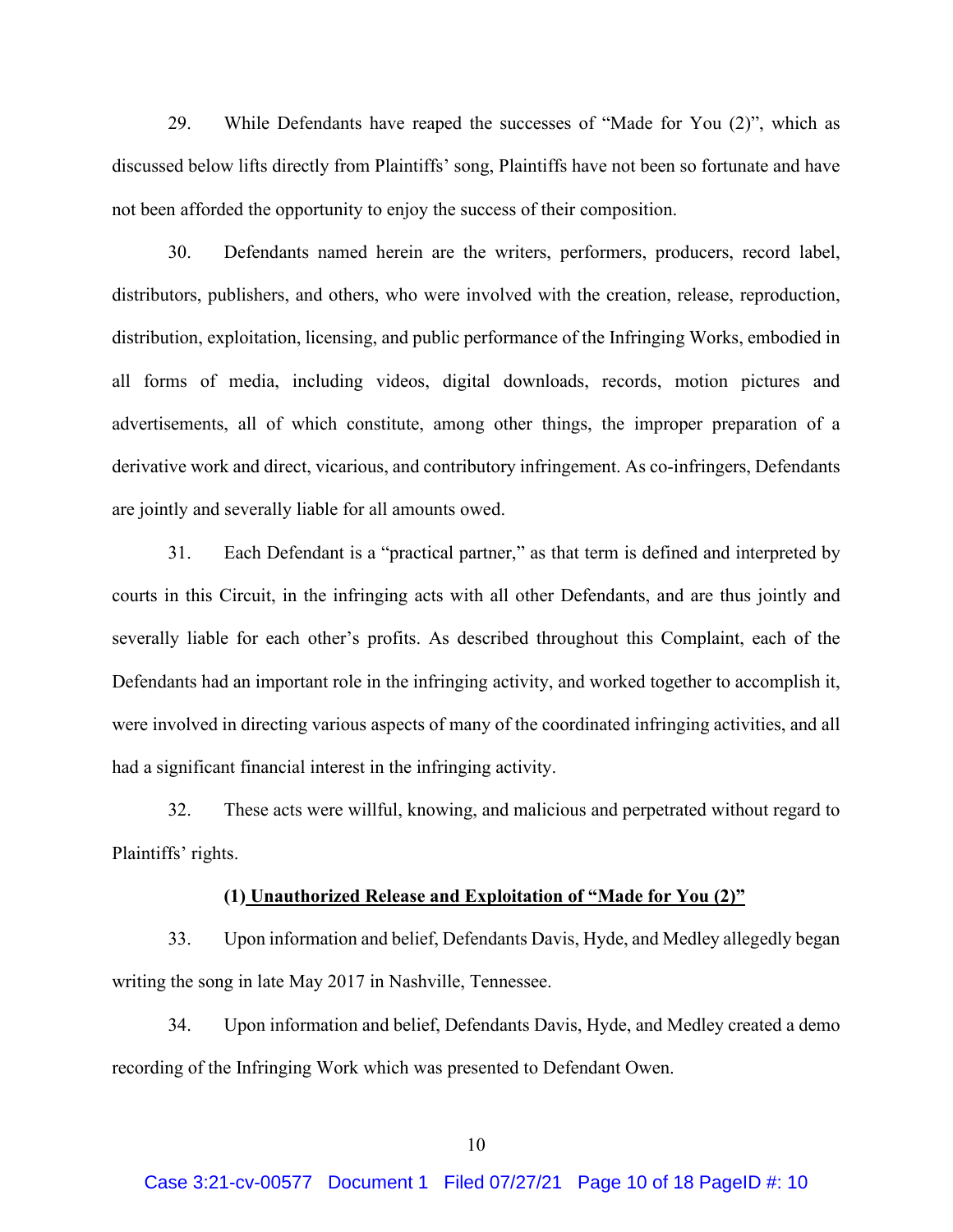35. The Infringing Work appears on Defendant Owen's album *Greetings From . . . Jake*, which was released by Defendant Big Loud on March 29, 2019.

36. Upon information and belief, *Greetings From . . . Jake* debuted at Number 8 on Billboard's Top Country Albums chart.

37. Upon information and belief, Defendant Owen recorded the sound recording for the Infringing Work in Nashville, Tennessee at Ocean Way Studios.

38. Upon information and belief, Defendant Owen performed the Infringing Work on an episode of ABC's *The Bachelorette* in June 2019, and at the wedding of Michael Ray and Carly Pearce in October of 2019.

### **(2) Striking Similarity Between "Made for You (1)" and "Made for You (2)"**

39. Upon hearing "Made for You (2)", Plaintiffs instantly recognized the similarity with their song, "Made for You  $(1)$ ".

40. The Infringing Work makes use of nearly all of the Original Work, including, but not limited to, melodies from the verse and chorus, the "hook" of the Original Work, the lyrics, the theme, the harmony, and the arrangement.

41. To write and record the Infringing Work, Defendants intentionally and unlawfully copied the unique and original elements found in Plaintiffs' "Made for You (1)". The misappropriated portions of the Original Work run throughout the Infringing Work and make up over half of the Infringing Work. "Made for You (1)" and "Made for You (2)" are both extrinsically and intrinsically strikingly similar.

42. Most striking to any observer would be the "hook" of the Infringing Work, which as detailed in the transcriptions below directly lifts the lyrics **and** melody from the hook of the Original Work.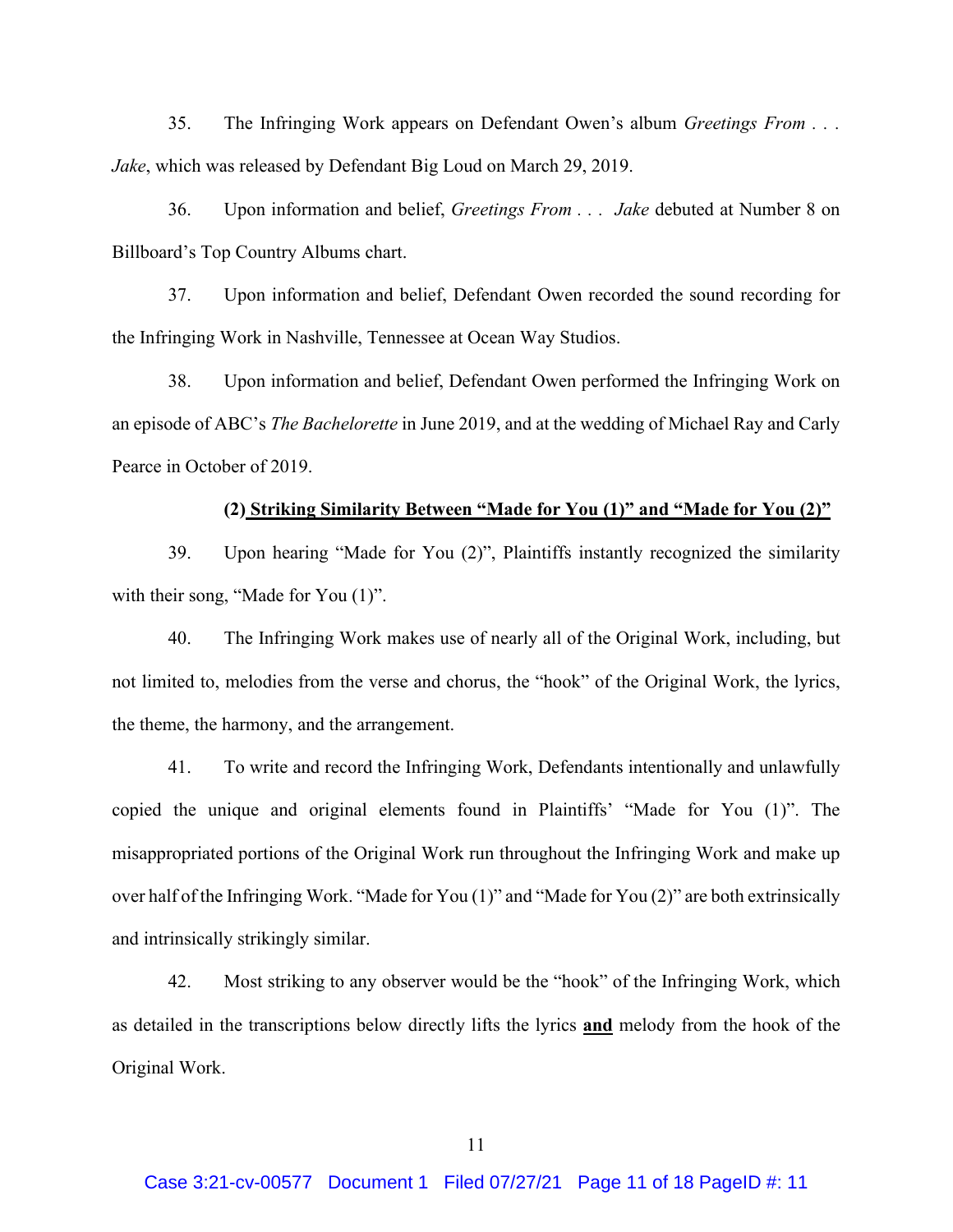## "Cardinale" (0:21)



```
"Owen" (0:38)
```


43. The striking similarity of the notes, structure, harmony, vocal style, and rhythm are clear indicators that "Made for You (2)" copies "Made for You (1)".

44. The songs' similarities are found throughout, but most notably, as shown in the transcriptions above, the Infringing Works directly lifts the lyrics and melody from the hook of the Original Work. The stolen hook appears prominently within the chorus of the Infringing Works and appears numerous times throughout. The similarities go beyond substantial, which is itself sufficient to establish copyright infringement, and said similarities are in fact striking indicators that "Made for You (2)" copies the original copyrighted elements of "Made for You (1).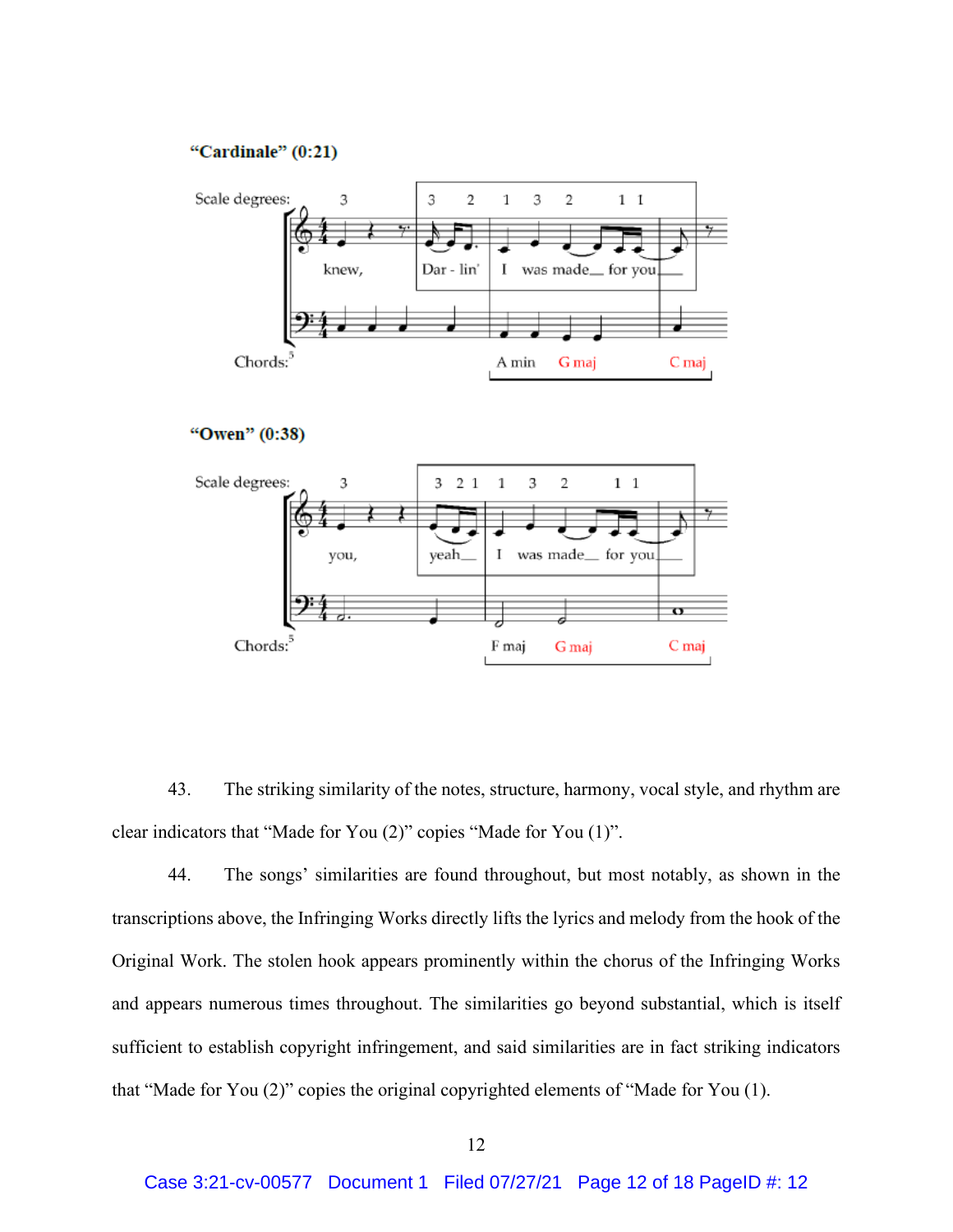## **(3) Defendants' Access to Plaintiffs' Original Work**

45. As discussed above, Plaintiffs' Original Work enjoyed significant rotation on Sirius XM Radio, was the anthem for a multi-national Coca-Cola ad campaign creating millions of impressions worldwide, and released as a single on Atlantic Records/WEA to coincide with the debut of the Coke ad campaign.

46. It can be no coincidence that the Defendants purportedly wrote the Infringing Work in May of 2017, during the time when the Original Work was the anthem of the multi-national "Share a Coke and a Song" ad campaign, and when the lyrics from the Original Work (which were also used in the Infringing Work) were prominently featured on Coca-Cola bottles and cans.

47. As discussed above, the Original work has enjoyed tens of millions of impressions worldwide, thus Defendants had access to Plaintiffs' "Made for You (1)".

48. Furthermore, "Made for You (1)" and "Made for You (2)" are strikingly similar, meaning that access is presumed.

## **CAUSES OF ACTION**

#### **COUNT I**

# **Direct, Contributory, and Vicarious Copyright Infringement**

49. Plaintiffs repeat and re-allege each of the foregoing paragraphs, as though fully set forth herein.

50. Plaintiffs are the owners of the United States copyright in all rights, titles, and interests in the musical composition "Made for You" bearing U.S. Copyright Registration Number PA0002233661.

51. Defendants had access to "Made for You (1)" (as discussed above). Furthermore, "Made for You (2)" is strikingly similar to "Made for You (1)", meaning that access is presumed.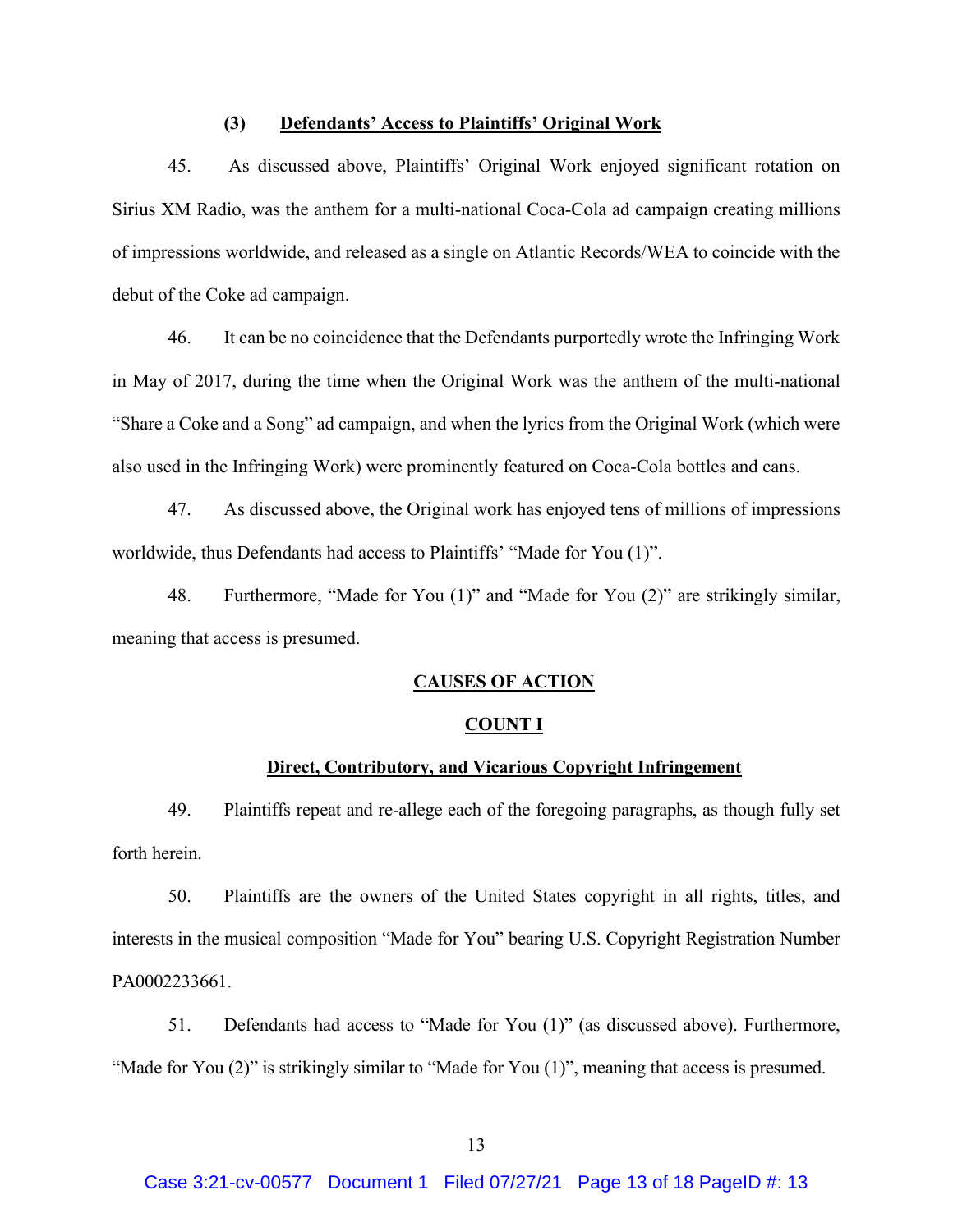52. Defendants' unauthorized reproduction, distribution, public performance, display, and creation of a derivative work, "Made for You (2)," infringes Plaintiffs' exclusive rights in violation of the Copyright Act, 17 U.S.C. § 101 *et seq*.

53. Defendants did not seek or receive permission to copy or interpolate any portion of "Made for You  $(1)$ " into "Made for You  $(2)$ ." All of the elements of "Made for You  $(1)$ " copied by "Made for You (2)" are original to "Made for You (1)."

54. Defendants' conduct has at all times been knowing, willful, and with complete disregard to Plaintiffs' rights and objections.

55. As a proximate cause of Defendants' wrongful conduct, Plaintiffs have been irreparably harmed.

56. "Made for You (2)" copies quantitatively and qualitatively distinct, important, and recognizable portions of "Made for You (1)." This copying satisfies both the intrinsic and extrinsic tests to establish copyright infringement.

57. From the date of the creation of the infringing composition and sound recording "Made for You (2)," all Defendants have infringed Plaintiffs' copyright interest in "Made for You (1)" including: (a) by substantially copying and publicly performing, or authorizing the copying and public performances, including publicly performing "Made for You (2)" on the radio, live concerts, personal appearances, and on video, television, and otherwise; (b) by authorizing the reproduction, distribution, and sale of the records and digital downloads through the execution of licenses, and/or actually selling, manufacturing, and/or distributing "Made for You (2)" through various sources; (c) by substantially copying and the related marketing and promotion of the sale of the records, videos, tickets to concerts and other performances, and other merchandise; and (d) by participating in and furthering the aforementioned infringing acts, and/or sharing in the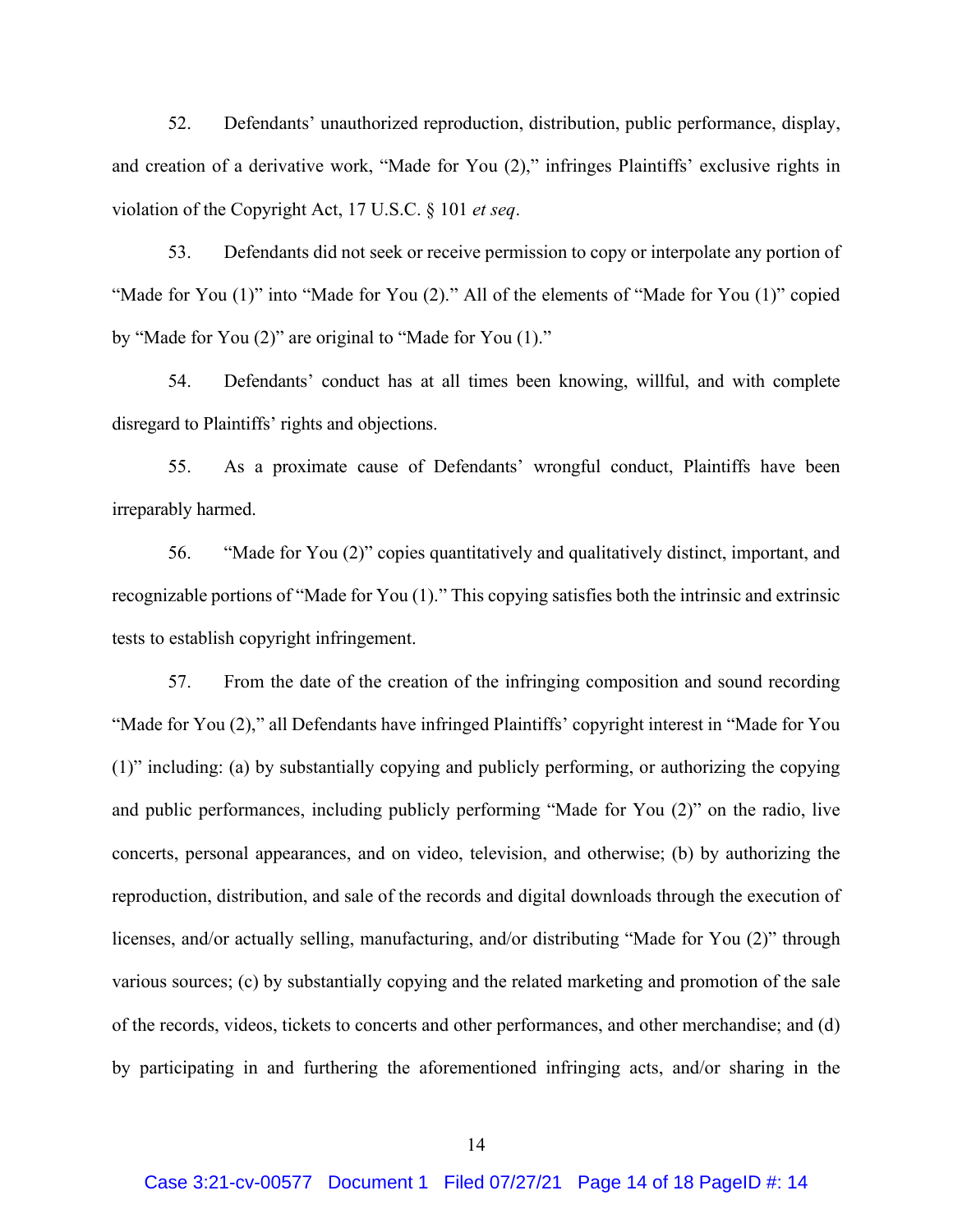proceeds therefrom, all through substantial use of "Made for You (1)" in and as part of "Made for You (2)," packaged in a variety of configurations and digital downloads, mixes, and versions, and performed in a variety of ways including radio, concerts, personal appearances, video, television, and/or otherwise.

58. Plaintiffs have received no copyright ownership interests in, and for any of the exploitations of, "Made for You (2)" or any of the works associated with "Made for You (2)."

59. Defendants have reproduced and/or distributed and continue to manufacture, reproduce, and distribute large numbers of copies of "Made for You (2)," which violate Plaintiffs' copyrights and are at issue in this lawsuit. Defendants have not only marketed and exploited the songs that are at issue in this lawsuit, but have granted or caused to be granted to various parties licenses to reproduce, sample, and/or distribute the songs that are in violation of Plaintiffs' copyrights.

60. With knowledge of the infringement, Defendants have induced, caused, or materially contributed to the infringing conduct of others, such that they should be found to be contributorily liable.

61. Defendants had the right and ability to control other infringers and have derived a direct financial benefit from that infringement such that Defendants should be found to be vicariously liable.

62. The infringement is continuing as the album *Greetings From…Jake*, on which "Made for You (2)" appears, continues to be sold and both the album and single "Made for You (2)" continues to be licensed for sale, downloads, ringtones, mastertones, and other exploitations by Defendants, or their agents.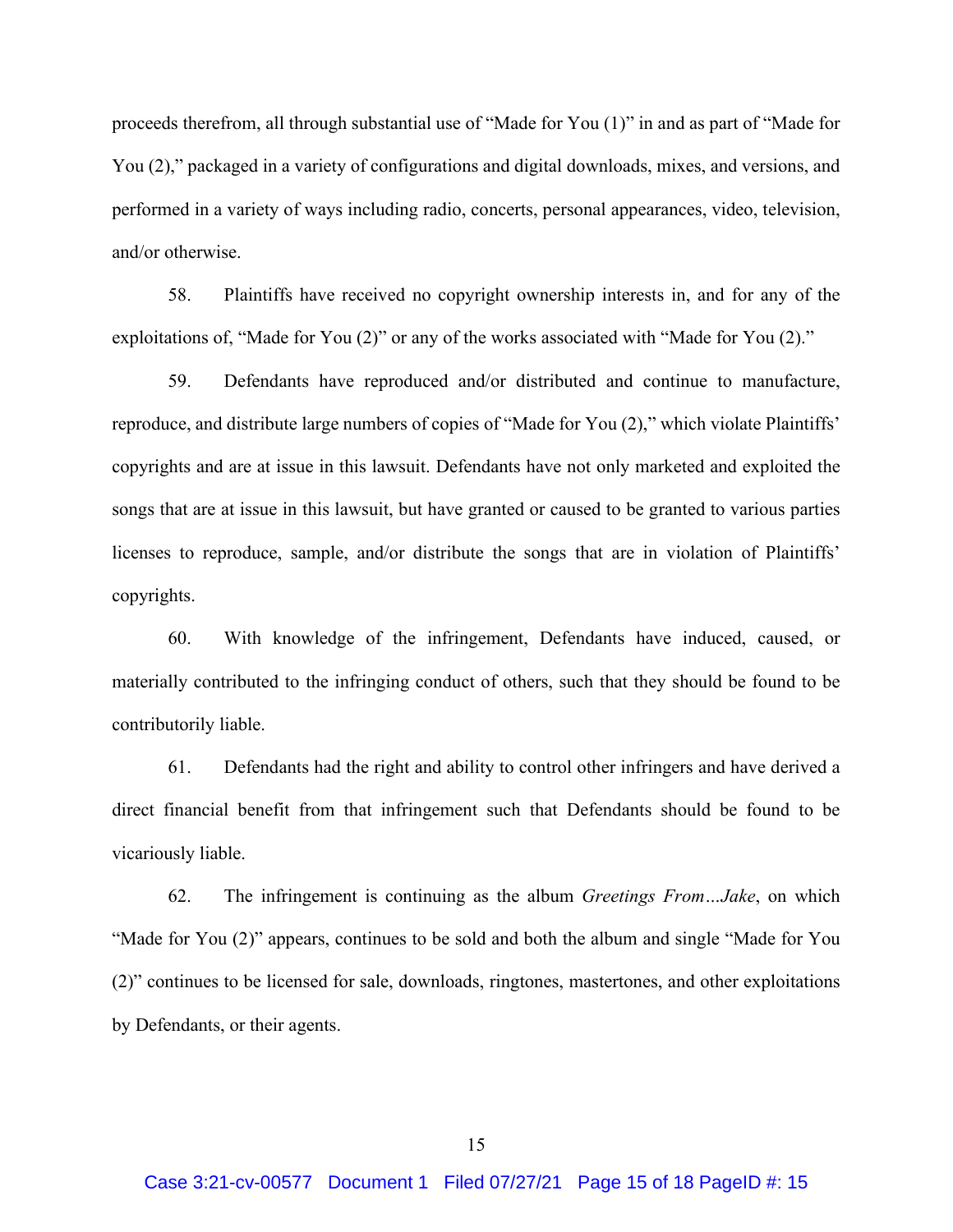63. As a direct and proximate result of the conduct of Defendants, Plaintiffs have suffered actual damages including lost profits, lost opportunities, loss of goodwill, and lost publicity.

64. Plaintiffs are entitled to Defendants' profits relating to foreign sales of copies of the Infringing Works that were manufactured, distributed, or otherwise infringed domestically.

65. Pursuant to 17 U.S.C. § 504(b), Plaintiffs are entitled to actual damages, including the substantial profits of Defendants, as will be proven at trial. In the alternative, Plaintiffs request the maximum amount for willful statutory damages pursuant to 17 U.S.C. § 504(c).

66. Plaintiffs are further entitled to a running royalty on all future exploitations of the Infringing Works.

67. Defendants' conduct is causing and, unless enjoined by this Court, will continue to cause Plaintiffs irreparable injury that cannot be fully compensated or measured in monetary terms. Plaintiffs have no adequate remedy at law. Pursuant to 17 U.S.C. § 502, Plaintiffs are entitled to a permanent injunction prohibiting the reproduction, distribution, sale, public performance, or other use or exploitation of "Made for You (2)," including all Infringing Works, or, in the alternative, a continuing royalty following judgment in an amount to be determined at trial.

68. Plaintiffs also ask to be awarded their costs, including reasonable attorneys' fees, pursuant to 17 U.S.C. § 505.

#### **PRAYER FOR RELIEF**

WHEREFORE, Plaintiffs pray for judgment against Defendants and for the following relief: A. A declaration that Defendants have willfully infringed Plaintiffs' copyrighted work in violation of the Copyright Act;

B. A declaration that Defendants are directly, vicariously and/or contributorily liable for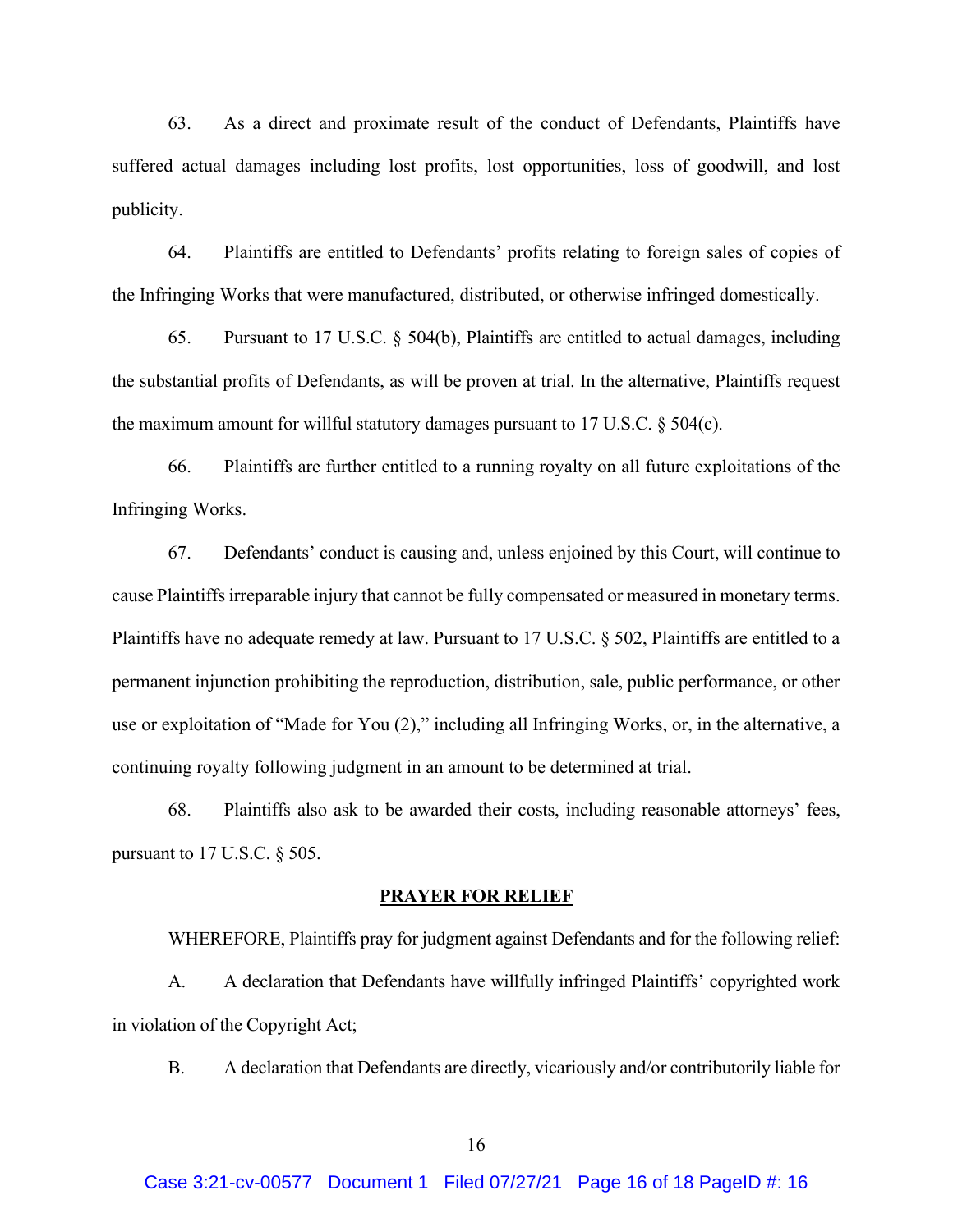copyright infringement, as applicable;

C. A permanent injunction requiring Defendants and their agents, servants, employees, officers, attorneys, successors, licensees, partners, and assigns, and all persons acting in concert or participation with each or any one of them, to cease directly and indirectly infringing, and causing, enabling, facilitating, encouraging, promoting, inducing, and/or participating in the infringement of any of Plaintiffs' rights protected by the Copyright Act;

D. If the Court determines a permanent injunction is not the appropriate remedy for the continued infringement of Plaintiffs' rights under the Copyright Act, then pursuant to precedent, be compensated by a running royalty paid on all exploitations of "Made for You (2)" commencing from the date of judgment and for all amounts not taken into consideration in the judgment;

E. An award of damages pursuant to 17 U.S.C. § 504(b), including actual damages, inclusive of the injury to the market value of their copyright in the Original Work, and the profits of Defendants as will be proven at trial, including a finding that Defendants are "practical partners" of each other and jointly and severally liable for the profits of each other; or, in the alternative, the maximum amount of statutory damages pursuant to 17 U.S.C. § 504(c);

F. An award of attorneys' fees and full costs pursuant to 17 U.S.C. § 505 and under other applicable law;

- G. For pre-judgment and post-judgment interest according to law, as applicable; and
- H. For such other and further relief as this Court may deem just and proper.

#### **DEMAND FOR JURY TRIAL**

Pursuant to the Federal Rules of Civil Procedure Rule 38(b), and otherwise, Plaintiffs respectfully demand a trial by jury.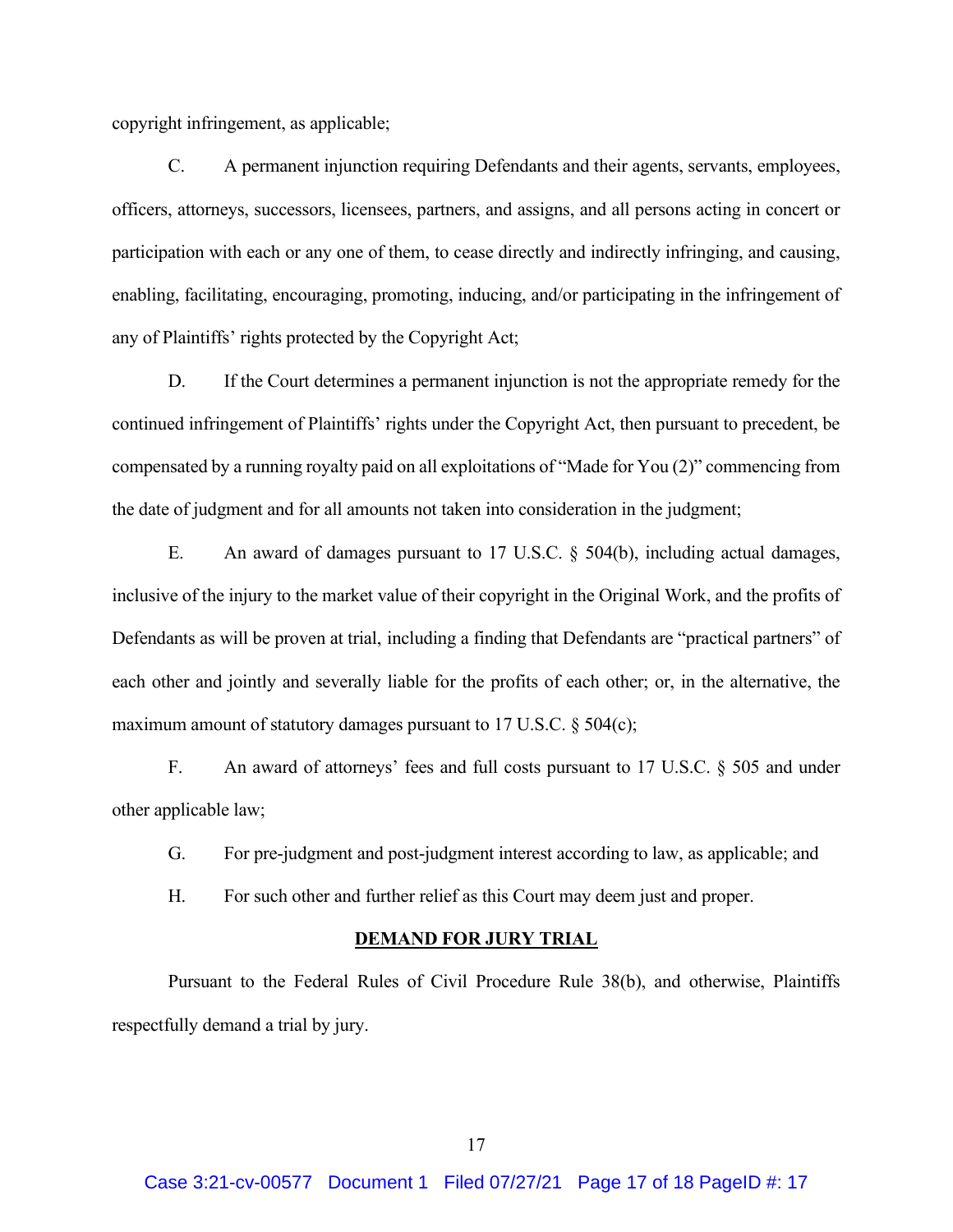Dated: July 27, 2021

By: /s/ Richard S. Busch

Richard S. Busch (TN Bar # 14594) Andrew H. "Drew" Davis (TN Bar # 34203) KING & BALLOW 315 Union Street, Suite 1100 Nashville, TN 37201 Telephone: (615) 726-5422 Facsimile: (615) 726-5417 [rbusch@kingballow.com](mailto:rbusch@kingballow.com) [ddavis@kingballow.com](mailto:ddavis@kingballow.com)

*Attorneys for Plaintiff*